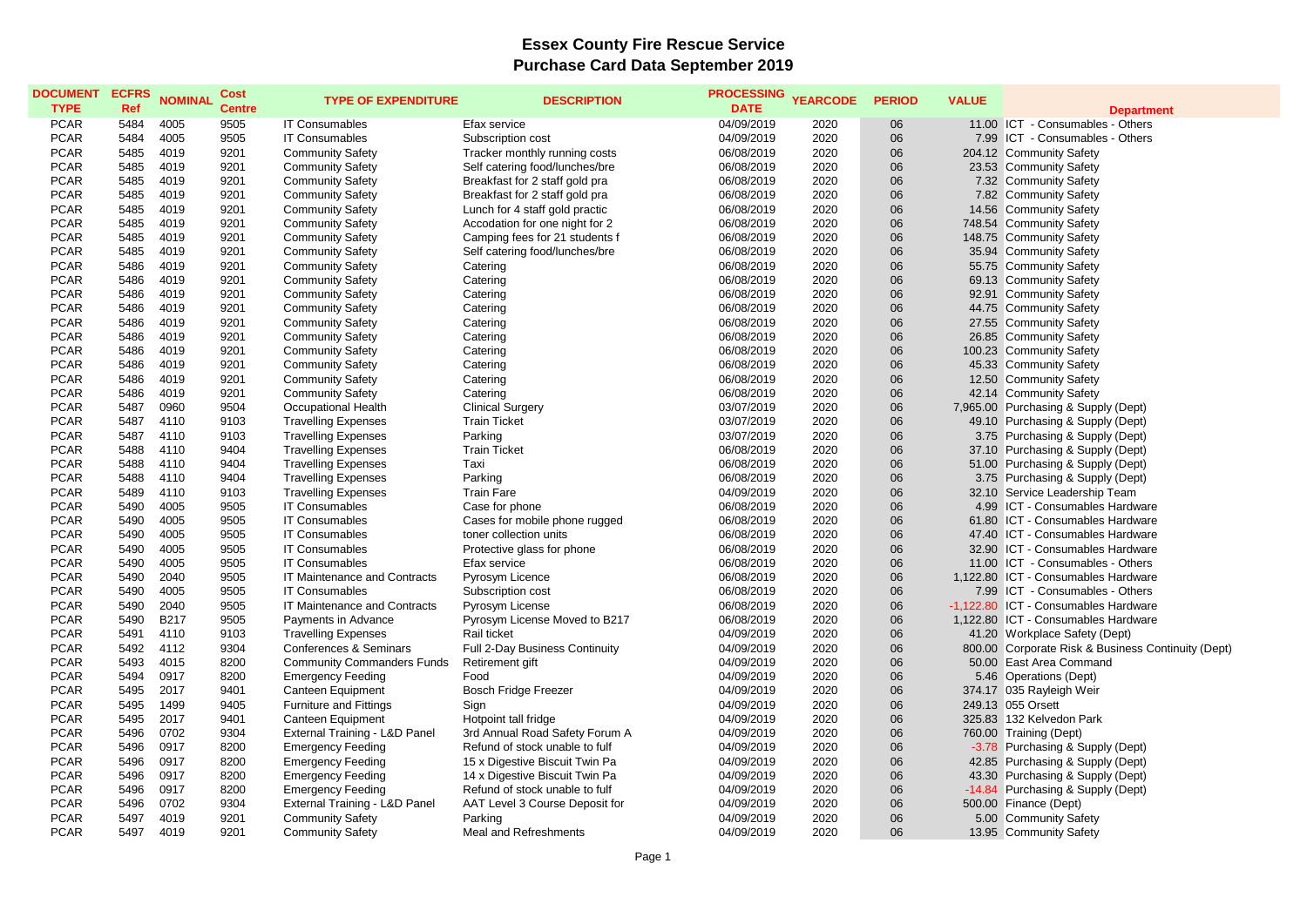## **Essex County Fire Rescue Service Purchase Card Data September 2019**

| <b>DOCUMENT</b><br><b>TYPE</b> | <b>ECFRS</b><br>Ref | <b>NOMINAL</b> | Cost<br><b>Centre</b> | <b>TYPE OF EXPENDITURE</b>    | <b>DESCRIPTION</b>             | <b>PROCESSING</b><br><b>DATE</b> | <b>YEARCODE</b> | <b>PERIOD</b> | <b>VALUE</b> | <b>Department</b>                                 |
|--------------------------------|---------------------|----------------|-----------------------|-------------------------------|--------------------------------|----------------------------------|-----------------|---------------|--------------|---------------------------------------------------|
| <b>PCAR</b>                    | 5497                | 4019           | 9201                  | <b>Community Safety</b>       | <b>Evening Meal</b>            | 04/09/2019                       | 2020            | 06            |              | 13.68 Community Safety                            |
| <b>PCAR</b>                    | 5497                | 4019           | 9201                  | <b>Community Safety</b>       | Refreshments                   | 04/09/2019                       | 2020            | 06            |              | 2.46 Community Safety                             |
| <b>PCAR</b>                    | 5497                | 4019           | 9201                  | <b>Community Safety</b>       | Taxi fare                      | 04/09/2019                       | 2020            | 06            |              | 13.80 Community Safety                            |
| <b>PCAR</b>                    | 5497                | 4019           | 9201                  | <b>Community Safety</b>       | Food and refreshments          | 04/09/2019                       | 2020            | 06            |              | 46.19 Community Safety                            |
| <b>PCAR</b>                    | 5497                | 4019           | 9201                  | <b>Community Safety</b>       | RE19 conference attendance fee | 04/09/2019                       | 2020            | 06            |              | 108.00 Community Safety                           |
| <b>PCAR</b>                    | 5498                | 4112           | 9304                  | Conferences & Seminars        | Conference booking and accommo | 04/09/2019                       | 2020            | 06            |              | 450.00 Service Leadership Team                    |
| <b>PCAR</b>                    | 5499                | 2303           | 9404                  | Clothing & Footwear           | Return of nike tracksuit sampl | 04/09/2019                       | 2020            | 06            |              | -130.80 Purchasing & Supply (Dept)                |
| <b>PCAR</b>                    | 5499                | 4111           | 9103                  | Subsistence Allowances        | 1 x B&B reservation for 1 x co | 04/09/2019                       | 2020            | 06            |              | 149.17 Community Safety (Dept)                    |
| <b>PCAR</b>                    | 5499                | 4111           | 9103                  | Subsistence Allowances        | 1 x B&B reservation for 1 x co | 04/09/2019                       | 2020            | 06            |              | 121.67 Community Safety (Dept)                    |
| <b>PCAR</b>                    | 5499                | 4111           | 9103                  | Subsistence Allowances        | 1 x B&B reservation for 1 x co | 04/09/2019                       | 2020            | 06            |              | -121.67 Community Safety (Dept)                   |
| <b>PCAR</b>                    | 5499                | 4005           | 9505                  | <b>IT Consumables</b>         | 15 X Techgear Samsung Galaxy A | 04/09/2019                       | 2020            | 06            | 61.79 ICT    |                                                   |
| <b>PCAR</b>                    | 5499                | 2303           | 9404                  | Clothing & Footwear           | 5 x Mens Large Nike Academy 1  | 04/09/2019                       | 2020            | 06            |              | 348.80 Purchasing & Supply (Dept)                 |
| <b>PCAR</b>                    | 5499                | 4110           | 9103                  | <b>Travelling Expenses</b>    | Gatwick purple parking flexibl | 04/09/2019                       | 2020            | 06            |              | 75.98 Training (Dept)                             |
| <b>PCAR</b>                    | 5499                | 4005           | 9505                  | <b>IT Consumables</b>         | 3.0M Power Cord Extension Cabl | 04/09/2019                       | 2020            | 06            | 3.58 ICT     |                                                   |
| <b>PCAR</b>                    | 5499                | 4005           | 9505                  |                               |                                |                                  |                 | 06            | 17.36 ICT    |                                                   |
|                                |                     |                |                       | <b>IT Consumables</b>         | UGREEN VGA Extension Cable 3m  | 04/09/2019                       | 2020            |               |              |                                                   |
| <b>PCAR</b>                    | 5499                | 6899           | 9404                  | <b>Miscellaneous Expenses</b> | 33 x Firefighters charity refi | 04/09/2019                       | 2020            | 06            |              | 175.67 055 Orsett                                 |
| <b>PCAR</b>                    | 5499                | 4111           | 9103                  | Subsistence Allowances        | 1 x B&B reservation for 1 x Pe | 04/09/2019                       | 2020            | 06            |              | 90.00 Performance Management & Improvement (Dept) |
| <b>PCAR</b>                    | 5499                | 4111           | 9103                  | Subsistence Allowances        | 1 x B&B reservation for 1 x IC | 04/09/2019                       | 2020            | 06            |              | 48.75 ICT (Dept)                                  |
| <b>PCAR</b>                    | 5499                | 4111           | 9103                  | Subsistence Allowances        | Relates to direct above bookin | 04/09/2019                       | 2020            | 06            |              | $-9.50$ ICT (Dept)                                |
| <b>PCAR</b>                    | 5499                | 4005           | 9505                  | <b>IT Consumables</b>         | Further 15 X Techgear Samsung  | 04/09/2019                       | 2020            | 06            | 61.80 ICT    |                                                   |
| <b>PCAR</b>                    | 5499                | 4005           | 9505                  | <b>IT Consumables</b>         | One For All URC 8800 NEVO Univ | 04/09/2019                       | 2020            | 06            | 41.66 ICT    |                                                   |
| <b>PCAR</b>                    | 5499                | 4005           | 9505                  | <b>IT Consumables</b>         | AmazonBasics USB Type-C to USB | 04/09/2019                       | 2020            | 06            | 8.06 ICT     |                                                   |
| <b>PCAR</b>                    | 5499                | 4110           | 9103                  | <b>Travelling Expenses</b>    | Partial refund of gatwick purp | 04/09/2019                       | 2020            | 06            |              | -54.57 Training (Dept)                            |
| <b>PCAR</b>                    | 5500                | 0917           | 8200                  | <b>Emergency Feeding</b>      | milk, coffee                   | 04/09/2019                       | 2020            | 06            |              | 6.66 Operations (Dept)                            |
| <b>PCAR</b>                    | 5500                | 0917           | 8200                  | <b>Emergency Feeding</b>      | sandwiches                     | 04/09/2019                       | 2020            | 06            |              | 52.18 Operations (Dept)                           |
| <b>PCAR</b>                    | 5501                | 4110           | 9304                  | <b>Travelling Expenses</b>    | Tickets for Witham to Northamp | 04/09/2019                       | 2020            | 06            |              | 101.10 Service Leadership Team                    |
| <b>PCAR</b>                    | 5501                | 4110           | 9103                  | <b>Travelling Expenses</b>    | Return from Witham/ Chelmsford | 04/09/2019                       | 2020            | 06            |              | 8.40 Service Leadership Team                      |
| <b>PCAR</b>                    | 5501                | 4110           | 9103                  | <b>Travelling Expenses</b>    | Partial refund for outward ti  | 04/09/2019                       | 2020            | 06            | $-39.80$     | Service Leadership Team                           |
| <b>PCAR</b>                    | 5501                | 4110           | 9103                  | <b>Travelling Expenses</b>    | Partial refund for return tick | 04/09/2019                       | 2020            | 06            |              | -39.80 Service Leadership Team                    |
| <b>PCAR</b>                    | 5501                | 4111           | 9304                  | Subsistence Allowances        | Room and breakfast             | 04/09/2019                       | 2020            | 06            |              | 111.67 Service Leadership Team                    |
| <b>PCAR</b>                    | 5502                | 4110           | 9103                  | <b>Travelling Expenses</b>    | Train fare                     | 04/09/2019                       | 2020            | 06            |              | 45.60 Service Leadership Team                     |
| <b>PCAR</b>                    | 5502                | 4110           | 9103                  | <b>Travelling Expenses</b>    | Car Park                       | 04/09/2019                       | 2020            | 06            |              | 4.70 Service Leadership Team                      |
| <b>PCAR</b>                    | 5502                | 4110           | 9103                  | <b>Travelling Expenses</b>    | Car Park                       | 04/09/2019                       | 2020            | 06            |              | 2.50 Service Leadership Team                      |
| <b>PCAR</b>                    | 5503                | 4019           | 9201                  | <b>Community Safety</b>       | Keys for Barn at SHQ KP        | 04/09/2019                       | 2020            | 06            |              | 45.30 Community Safety                            |
| <b>PCAR</b>                    | 5504                | 3404           | 9420                  | Vehicle Spares                | OIL FILTER & DRIVE BELT FOR EX | 04/09/2019                       | 2020            | 06            |              | 32.11 Workshops Management (Dept)                 |
| <b>PCAR</b>                    | 5504                | 3404           | 9420                  | <b>Vehicle Spares</b>         | SPARE PARTS REQUIRED TO CARRY  | 04/09/2019                       | 2020            | 06            |              | 161.50 Workshops Management (Dept)                |
| <b>PCAR</b>                    | 5504                | 4111           | 9103                  | Subsistence Allowances        | <b>ACCOMODATION</b>            | 04/09/2019                       | 2020            | 06            |              | 135.00 Workshops Management (Dept)                |
| <b>PCAR</b>                    | 5504                | 3404           | 9420                  | Vehicle Spares                | PRESSURE GAUGE ASSY, PROBE AND | 04/09/2019                       | 2020            | 06            |              | 65.05 Workshops Management (Dept)                 |
| <b>PCAR</b>                    | 5504                | 3404           | 9420                  | Vehicle Spares                | OIL FILTERS, OIL & SUMP PLUG W | 04/09/2019                       | 2020            | 06            |              | 72.05 Workshops Management (Dept)                 |
| <b>PCAR</b>                    | 5505                | 3404           | 9420                  | Vehicle Spares                | Transmision oil heat exchanger | 04/09/2019                       | 2020            | 06            |              | 145.50 Workshops Management (Dept)                |
| <b>PCAR</b>                    | 5506                | 4111           | 9103                  | Subsistence Allowances        | Hotel accomodation             | 04/09/2019                       | 2020            | 06            |              | 83.75 Operations (Dept)                           |
| <b>PCAR</b>                    | 5506                | 4111           | 9103                  | Subsistence Allowances        | Hotel accomodation             | 04/09/2019                       | 2020            | 06            |              | 74.00 Operations (Dept)                           |
| <b>PCAR</b>                    | 5506                | 4111           | 9103                  | Subsistence Allowances        | Hotel accomodation             | 04/09/2019                       | 2020            | 06            |              | -74.00 Operations (Dept)                          |
| <b>PCAR</b>                    | 5507                | 4019           | 9201                  | <b>Community Safety</b>       | Tracker running costs          | 04/09/2019                       | 2020            | 06            |              | 204.12 Community Safety                           |
| <b>PCAR</b>                    | 5508                | 4110           | 9103                  | <b>Travelling Expenses</b>    | Train journey                  | 04/09/2019                       | 2020            | 06            |              | 61.30 Workplace Safety (Dept)                     |
| <b>PCAR</b>                    | 5508                | 4110           | 9103                  | <b>Travelling Expenses</b>    | Car Parking                    | 04/09/2019                       | 2020            | 06            |              | 8.33 Workplace Safety (Dept)                      |
| <b>PCAR</b>                    | 5508                | 4111           | 9103                  | Subsistence Allowances        | Overnight accomodation two roo | 04/09/2019                       | 2020            | 06            |              | 143.33 Workplace Safety (Dept)                    |
| <b>PCAR</b>                    | 5508                | 2902           | 9201                  | <b>Legal Expenses</b>         | Land Reg Search                | 04/09/2019                       | 2020            | 06            |              | 3.00 Workplace Safety (Dept)                      |
| <b>PCAR</b>                    | 5508                | 2902           | 9201                  | <b>Legal Expenses</b>         | Land Reg Search                | 04/09/2019                       | 2020            | 06            |              | 3.00 Workplace Safety (Dept)                      |
| <b>PCAR</b>                    | 5509                | 4019           | 9201                  |                               |                                | 04/09/2019                       |                 | 06            |              | 61.75 Community Safety                            |
| <b>PCAR</b>                    |                     | 4019           | 9201                  | <b>Community Safety</b>       | Catering                       |                                  | 2020            |               |              |                                                   |
|                                | 5509                |                |                       | <b>Community Safety</b>       | Catering                       | 04/09/2019                       | 2020            | 06            |              | 22.95 Community Safety                            |